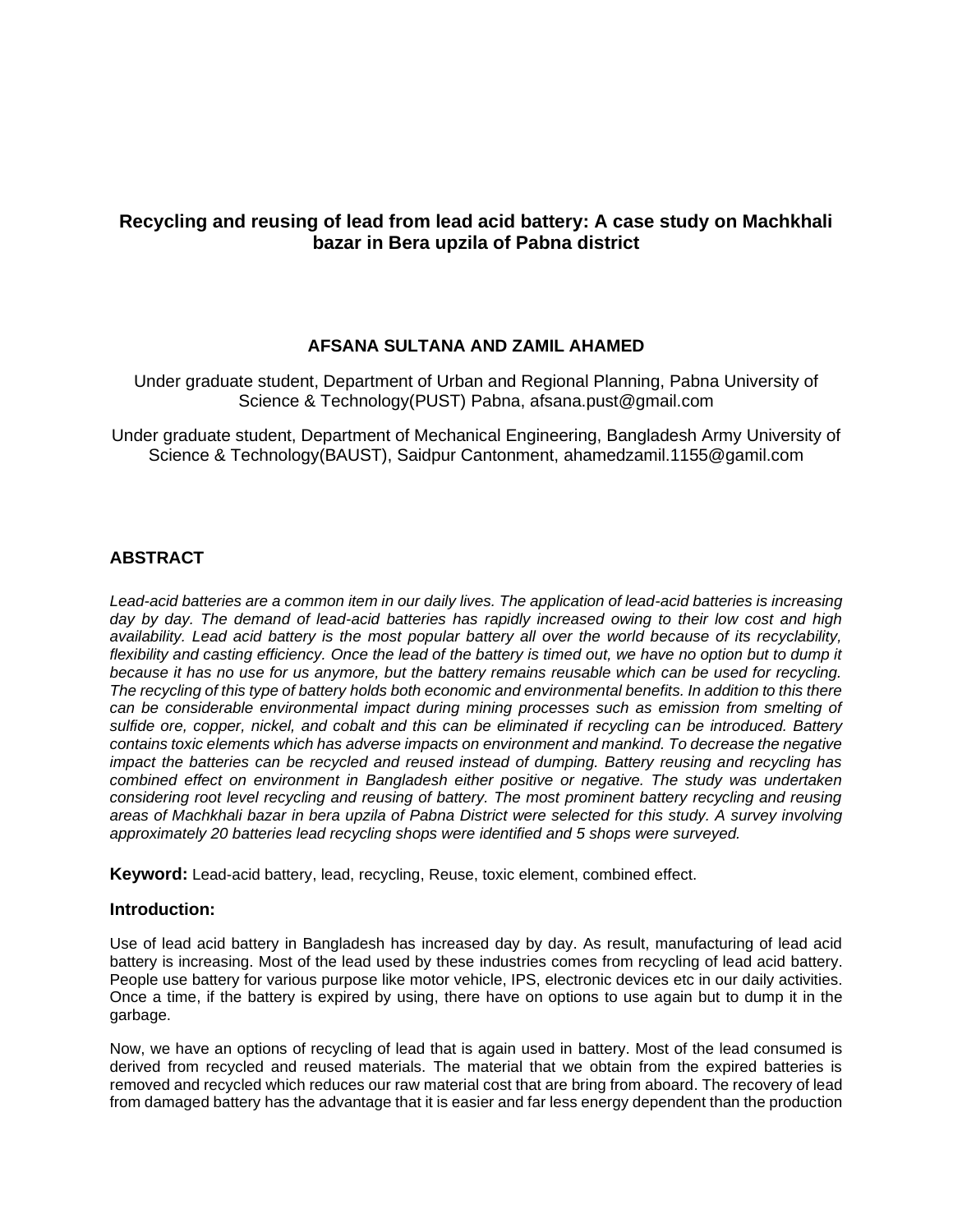of primary lead from ores. The recovery of lead decreases the lead dispersion in the environment and preserves the mineral reserves for the future.

Important characteristics of lead-acid battery include: an ability to work effectively in a wide temperature range; a powerful recover ability; low cost; low maintenance or maintenance free; a safety seal; powerful recover ability; a long life cycle in the usage stage; a low self-discharge rate. Bangladesh have become a significant mode of transportation in the past decade. Because of the development of electric van, automobiles, motorcycles the demand for lead used in lead acid batteries has been increasing rapidly with their advantages of low price, high-unit voltage, stable performance, and a wide operating temperature range, lead-acid batteries are used in rural telecommunication networks, electric power, solar and wind power energy storage systems and other areas.

Lead acid battery is generally consist of both sulphuric acid and large amount of lead which is not only erosive but also a good carrier for lead and lead particles. Lead is very high toxic metal which have adverse effects on environmental, human body and so on. This toxic substances are infiltrate into the soil, groundwater and surface water through landfill and also releases toxins into the air when they are recycling openly and creates contamination. Workers have risk of exposure lead and lead toxicity who are in industry for recycling of lead acid battery.

The main theme of this paper is to find out the actual present situation of reusing and recycling of lead from lead acid battery and enhancing the public awareness. To investigate the present condition a structured root level of survey is performed in five battery recycling shop in machkhli bera upozila of Pabna district. The survey procedure is decorated with proper planning described in Methodology section.

## **Objective:**

Objectives of this study shows-

- i) Two recycling process were found which are named Direct and Indirect recycling process in this study.
- ii) Direct recycling process is not performed dangerous exposure to environment and health risks.
- iii) To find out the actual scenario of reusing and recycling of lead acid battery and creating the public awareness.

## **Study Area:**

Bera is an [Upazila](https://en.wikipedia.org/wiki/Upazila) of [Pabna District](https://en.wikipedia.org/wiki/Pabna_District) in the Division of [Rajshahi,](https://en.wikipedia.org/wiki/Rajshahi_Division) [Bangladesh.](https://en.wikipedia.org/wiki/Bangladesh) The most prominent battery recycling and reusing areas of Machhkhali (raksha bazar) in bera upazila of Pabna District were selected for this study. The areas were selected in order to get an illustrative picture of the lead acid battery reusing and recycling activities in the study area. A survey involving approximately 30 batteries lead recycling shops were identified and some shops were surveyed. The survey was done in two steps. One was based on the reconnaissance survey of the area and others was talked with the shopkeeper's.

## **Methodology:**

In this study, both primary and secondary data has been used. The study is mostly depended on reconnaissance survey and primary data and information. It would also help to identify the system of recycling and also determine the impact of it. Secondary data collection includes necessary data collection, detailed information about the collection and ready to sell again etc. This information is collected from reconnaissance survey and the owner of these shops. After collecting data from primary and secondary sources, need to the analysis of data prepared a report and submitted to supervisor for necessary correction.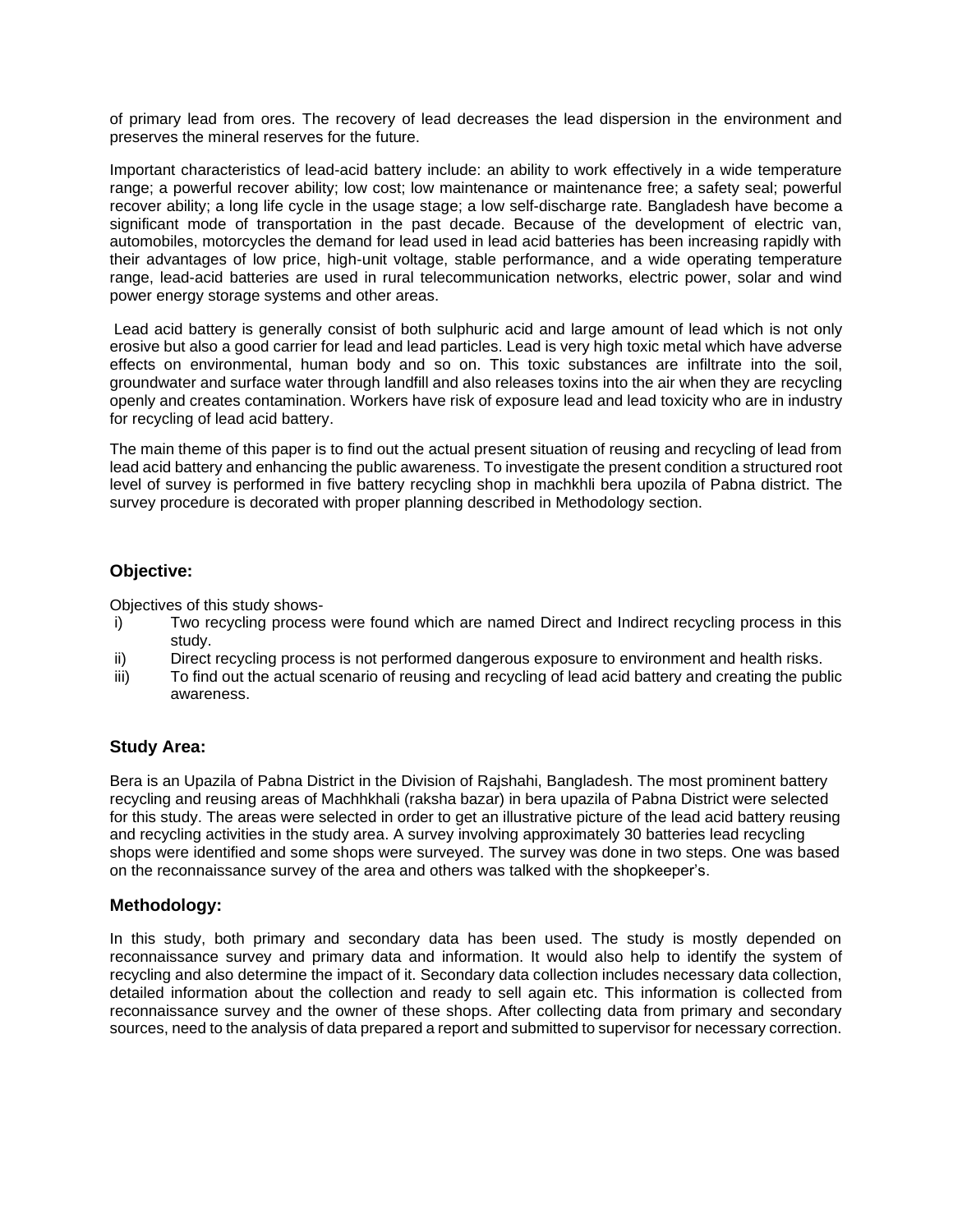# **Survey observation and discussion:**

## **Recycling Procedure of lead acid battery in the study area:**

The study has found a working procedure of recycling the lead acid battery. Figure-1 showing the process below:



Figure-1:Recycling Procedure

## **Collection of battery:**

They collect the battery from the secondary shops or to the battery dealers. The battery delars get the lead acid battery from local customers like house, office, hotel or restaurant mainly IPS battery and from drivers (private car, CNG, truck, easy bike, motor cycle, bus and pick-up etc.) who have willingness to sale their battery; comes into the battery shops and sells battery to the shopkeeper's. When a piece of lead battery is damped, damaged and becomes non rechargeable or not damaged badly enough to require; the owner can sale it to the secondhand battery shop or to the battery dealers in low price. They get batteries namely Rahim Afrooz Battery Ltd., Hamko, Volvo, Aftab Automobiles Ltd., Eastern Batteries Ltd., Haque Brothers (Carbide) Ltd., Platinum Power Trading, Tyre & Battery Bazar, Rolex Battery Co., Urmi Tyre & Battery Centre etc. Usually price of old lead battery is fixed for per kilogram.

### **Sorting process:**

After collection the battery from different places of the country at first they stored in their own shops, After that they sorts the batteries various types like small size batteries or big size automobile bus, car batteries for obtaining mainly lead and separate other constituents of lead acid battery. They sorts these battery for doing other battery recycling procedure and their daily income.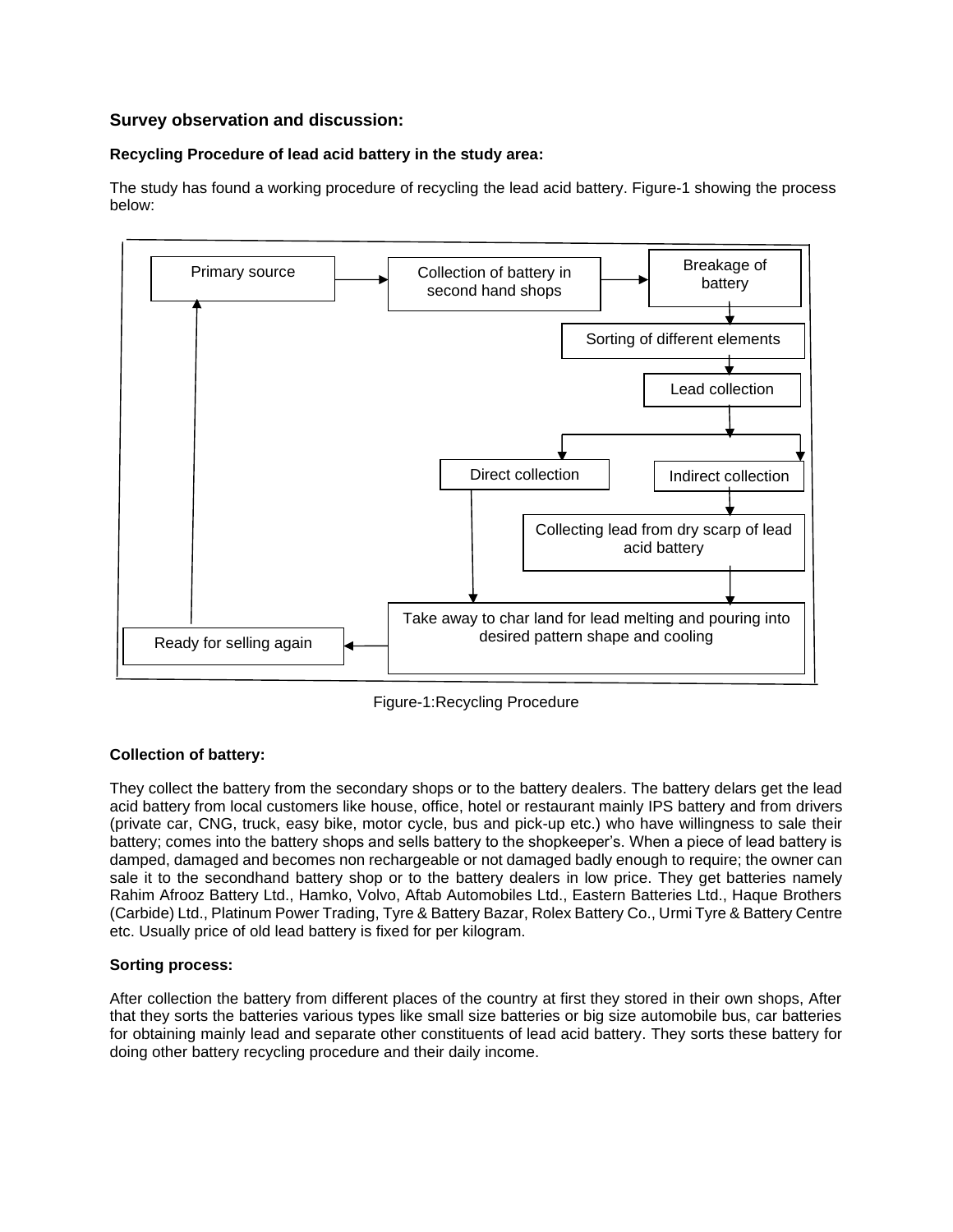### **Breakage of battery:**

The batteries are manually broken up to separate out the acid and component parts. Then worker break the batteries with some instruments like sharp knives, hacksaw and so on. The owner of that battery recycling shop give salary depending on the size of batteries what they broken in the day. Workers get salary average range is 400-1000 taka per day according to number of per ton broken batteries .The salary of broken small size batteries is more than broken the big size batteries.

#### **Lead collection:**

The study has found two recycling processes which are named Direct and Indirect recycling process. Both in direct and indirect processes two steps has similarity which are collection and breakage of battery. Almost all parts of a lead-acid battery can be recycled in the manufacture of other plastic goods, including new battery casings. In many smaller recycling facilities in low- and middle-income countries, the plastic battery cases are often not recycled and may be dumped or burned.

#### • **Direct collection**

The direct collection process is done in non-sustainable manner produces lead oxide and dioxide and some other harmful gases has bad impacts on environment and human health. Workers collect lead directly from the damaged battery by separating all constraints of the broken batteris. They seperate the battery acid, lead and plastics. After that, the collected lead bring for melting.

#### • **Indirect collection**

The indirect collection processes is done by collecting lead from dry scarp of lead acid batteries. It's a harmful process. Many women worker has done these in their yard openly. The scarp are dried in the sun put on polythene or dry cloths. Then they strike in the dry scarp with stick to separate the lead. The collected lead then taking for melting. Sometimes, they collect little lead by washing the batteries plastics. Then the wet lead dry on the sun and taking to melting.

#### **Take away to Char for squeezing/ melting:**

After collecting lead from unused broken lead acid battery worker taken the dry lead to the char of Jamuna river for melting. They have no developed plant to melting lead without any pollution. They didn't melt lead local place because of its harmful effects and black toxic smoke. Because they have the idea about that the lead burning black toxic smoke and .the smoke is not good and that's creates contamination of the local area. So, they take to the char land for protecting the local area from the toxic smoke for lead acid.

#### **Giving desired lead plate pattern:**

After melting the lead, the molten lead are poured into desired lead plate shape pattern. A few slugs are float on the surface of hot molten lead when it is poured then the slugs are removed by using specific object. Then waiting at a definite time unless the molten lead are cool. After the cooling the plate shape pattern replica are removed and the final product (lead plate) are obtained.

### **Supply:**

The final shape product (lead plate) are again return to the battery recycling shop for selling to different

battery dealers or industries so that they use the lead again to generate new lead acid batteries.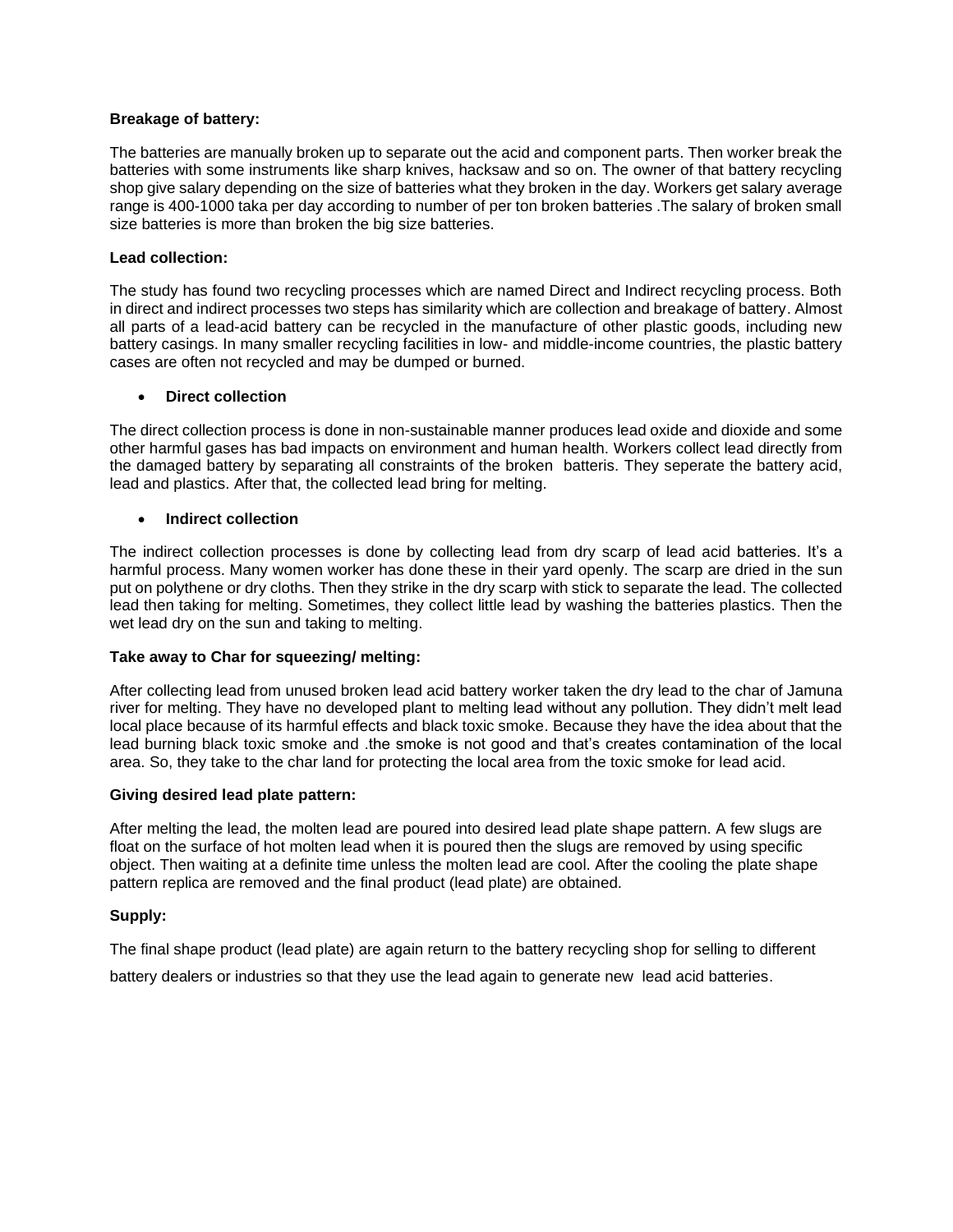

Figure-2: (a) Sorting process, (b) Breaking the batteries, (c) Collecting lead directly, (d) Collecting lead indirectly, (e) Collected leads, (f) Final product (lead plate) of unused lead acid battery and ready for selling.

# **Data Analysis:**

| Shop<br>name                         | Weekly<br>Collection<br>(ton) | Weekly<br>lead plate<br>sell(ton) | Types of automobile<br>battery collecting<br>maximum |                          | Number of<br>worker | Salary for worker who<br>break battery |                              |
|--------------------------------------|-------------------------------|-----------------------------------|------------------------------------------------------|--------------------------|---------------------|----------------------------------------|------------------------------|
|                                      |                               |                                   | Large<br>size<br>battery                             | Small<br>size<br>battery |                     | Large size<br>battery(tk)              | Small<br>size<br>battery(tk) |
| Mohona<br><b>Battery</b><br>Workshop | $10 - 15$                     | $5 - 7$                           | 90%                                                  | 10%                      | 5                   | 200-400                                | 500-1000                     |
| <b>Rohim</b><br>Battery<br>Workshop  | $10 - 20$                     | $5 - 10$                          | 95%                                                  | 5%                       | $\overline{7}$      | 450-500                                | 500-950                      |
| Vai-Vai<br>Enterprise                | 25-30                         | $10 - 15$                         | 80%                                                  | 20%                      | 10                  | 350-450                                | 500-1000                     |
| Robiul<br><b>Batteries</b>           | $13 - 15$                     | $6 - 7$                           | 75%                                                  | 25%                      | 4                   | 300-400                                | 400-900                      |
| Nannu<br>Enterprise                  | $9 - 13$                      | $4.5 - 6$                         | 50%                                                  | 50%                      | 6                   | 350-450                                | 500-800                      |
| Hasan<br><b>Battery</b><br>Workshop  | $10 - 16$                     | $5-8$                             | 60%                                                  | 40%                      | $\overline{7}$      | 400-450                                | 500-900                      |
| Azad<br>Enterprise                   | $20 - 25$                     | $9 - 12$                          | 70%                                                  | 30%                      | 8                   | 350-450                                | 500-1000                     |

# **Table-1:** some information's of the shops

 $(1000kg = 1ton)$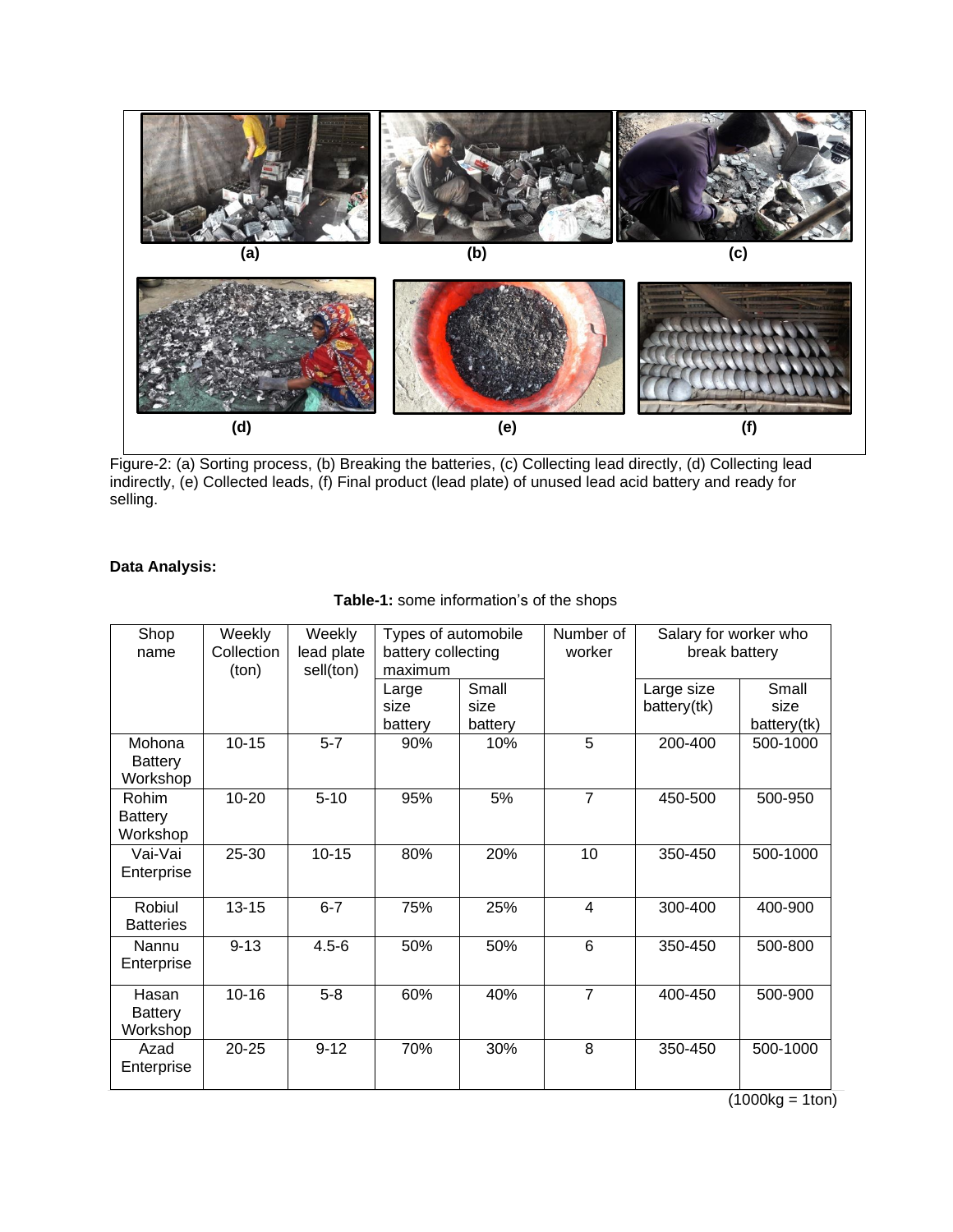| Shop<br>name                         | Number<br>of male<br>worker | Number of<br>female<br>worker | Worker<br>dependency<br>ratio on this<br>shop | Age ratio of the worker |                          | Worker education<br>scenario |                |
|--------------------------------------|-----------------------------|-------------------------------|-----------------------------------------------|-------------------------|--------------------------|------------------------------|----------------|
|                                      |                             |                               |                                               | $15-25(years)$          | 25-40(years)             | Educated                     | Uneducated     |
| Mohona<br><b>Battery</b><br>Workshop | 3                           | 2                             | 90%                                           | $\overline{2}$          | 3                        |                              | 5              |
| Rohim<br><b>Battery</b><br>Workshop  | 6                           | 1                             | 100%                                          | $\overline{4}$          | $\overline{2}$           | 3                            | 3              |
| Vai-Vai<br>Enterprise                | $\overline{7}$              | 3                             | 100%                                          | 6                       | $\overline{\mathcal{L}}$ | 3                            | $\overline{7}$ |
| Robiul<br><b>Batteries</b>           | $\overline{4}$              |                               | 95%                                           | 1                       | 3                        | $\overline{2}$               | $\overline{2}$ |
| Nannu<br>Enterprise                  | 5                           | 1                             | 100%                                          | 3                       | $\overline{2}$           | 6                            |                |
| Hasan<br><b>Battery</b><br>Workshop  | 5                           | $\overline{2}$                | 100%                                          | $\overline{4}$          | 3                        | 1                            | 6              |
| Azad<br>Enterprise                   | 8                           |                               | 100%                                          | 6                       | $\overline{2}$           | 3                            | 5              |

### **Table-2:** some information's of the shops

## **Effects of Lead Acid:**

### **Positive effects:**

### **Economically developed**

The study area is situated besides the Jamuna river of Bangladesh. In few years ago this areas living situation, life styles was not good. The people who living in this area are just like a slum area and the area is under developed and they are fully dependent on boat, catching and selling fish and their daily income was also coming only this selected professions. They had no enough education system and not better school, college also there. But at present many people including male and female are works in recycling shop, they change their life standard day by day, they improve their life style and also many of them send to their children the school. The new school college also established day by day and people also started new business and many students also work their leisure hours in this battery recycling shop and they also contribute on their family. This battery recycling shop is one of the main source of the area which make it economically developed otherwise the area will faced with a dangerous crisis.

### **Employment**

The study area have about 20-30 shops which are worked for recycling unused, expired battery. For the establishment of this manually recycling shop there were creating new job opportunity permanently and part time and its ratio is increasing daily. In each recycling shop, there were 7-8 male person and female person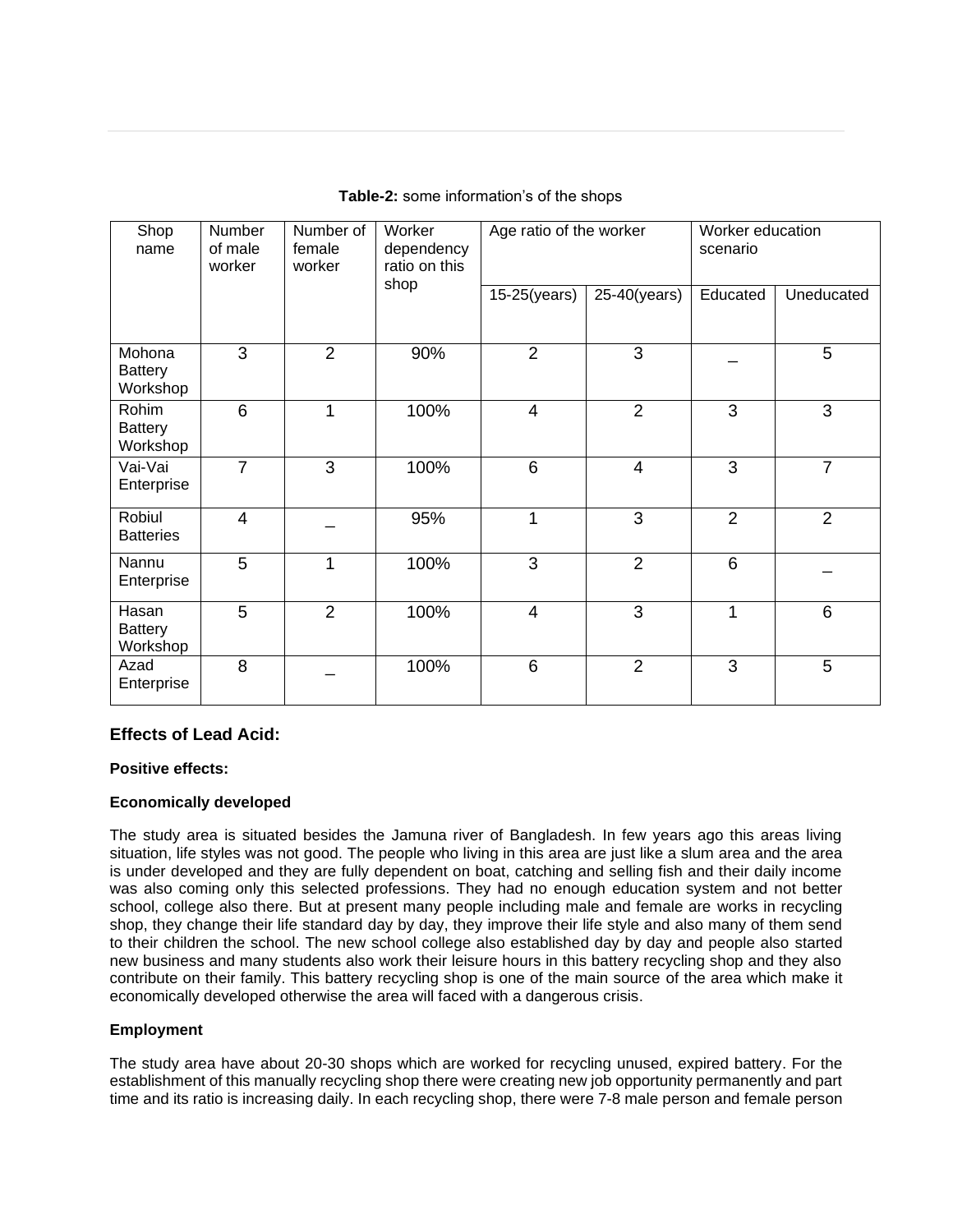also working permanently and many others also works on their own residence. Thus the unemployment rate of the study area is decreased.

### **Working facility for women**

In the battery recycling shop the working facility of women and women contribution also increasing. Because of the maximum women those are working this shop is nearest living, their residence is not so far from the shop and working safety, and other facilities ensured by the owner of the shop. Many women also work in their residence whose are also connected on this battery recycling shop. That's why the involvement of women to work enhancing in a speedy way. Poverty is reduced in a significant way.

### **Local development:**

For the increasing of lead acid battery recycling shop, the local development is significantly change and its development is in extensively way on the study area. Besides the study area also developed remarkably. New NGO, Banks, mobile network tower, educational institutions (primary school, high school and college), good communication system, new high way road, grocery shops, medical pharmacy, and community clinic are also established on the study area.

### **Negative effect:**

### **Effect on health**

Lead used in batteries is toxic and causes a wide range of negative effects. In the study area, workers don't have idea about the adverse health effects. Most of the time they don't use any protection. The effects of lead are widely spread and that's affect all body internal circulation systems. The effects include loss of appetite with weight loss, constipation, abdominal pain or discomfort, nausea, vomiting and a metallic taste in the mouth. Diarrhea occurs occasionally. Lead exerts toxic effects in all parts of the nervous system. Initial signs include sporadic vomiting, loss of appetite, behavioral changes with aggression, irritability and agitation, headache, clumsiness and intermittent lethargy. This may progress to persistent vomiting, ataxia, convulsions, severe cerebral edema, raised intracranial pressure, coma and death. Lead may also cause visual impairment and reduced hearing. It may be mentioned here that If one gets expose excessively to lead it can cause damage to brain and kidney, impair hearing, and can led to various other associated problems.

## **Environmental pollution**

| Soil pollution                                                                                                                                                                                                                                                                                                                                                                                                                                                                                                                                | <b>Water pollution</b>                                                                                                                                                                                                                                                                                                                                                                                                                                   | <b>Air pollution</b>                                                                                                                                                                                                                                                                                |
|-----------------------------------------------------------------------------------------------------------------------------------------------------------------------------------------------------------------------------------------------------------------------------------------------------------------------------------------------------------------------------------------------------------------------------------------------------------------------------------------------------------------------------------------------|----------------------------------------------------------------------------------------------------------------------------------------------------------------------------------------------------------------------------------------------------------------------------------------------------------------------------------------------------------------------------------------------------------------------------------------------------------|-----------------------------------------------------------------------------------------------------------------------------------------------------------------------------------------------------------------------------------------------------------------------------------------------------|
| acid<br>Recycling<br>lead<br>of<br>spent<br>batteries and disposal of process<br>slag potentially contaminate soil with<br>lead. Lead creates obstacles for<br>plant growth and natural soil process<br>including nutrient availability and<br>microbial activity. For this reason,<br>tree production is hampered. Spilling<br>and leaking of acid from the batteries<br>directly to the soil. Leaching of acid<br>and lead salt due to improper<br>processing which Create adverse<br>impact on ecosystems<br>(plants,<br>animals, humans). | also contaminate<br>the<br>Lead<br>ground water and surface water<br>(pond and river). They dump the<br>wastes of lead acid batteries<br>directly into the water. Lead acid<br>hampered<br>the<br>aquatic<br>ecosystem of the study area. For<br>this reason, production of fishes<br>reduced day by day. Spilling and<br>leaking of acid to water surfaces.<br>Direct dilution of lead salts in<br>water or through rain water<br>when present in soil. | At each of these stages, lead<br>fumes and dust are released<br>into the air, contaminating both<br>the workplace and the wider<br>environment.<br>- The<br>smoke<br>which is created for melting<br>lead hampered the growth of<br>plants and reduces the plant<br>fertile rate in the study area. |

Table-1: Different Types of pollution occur in the study area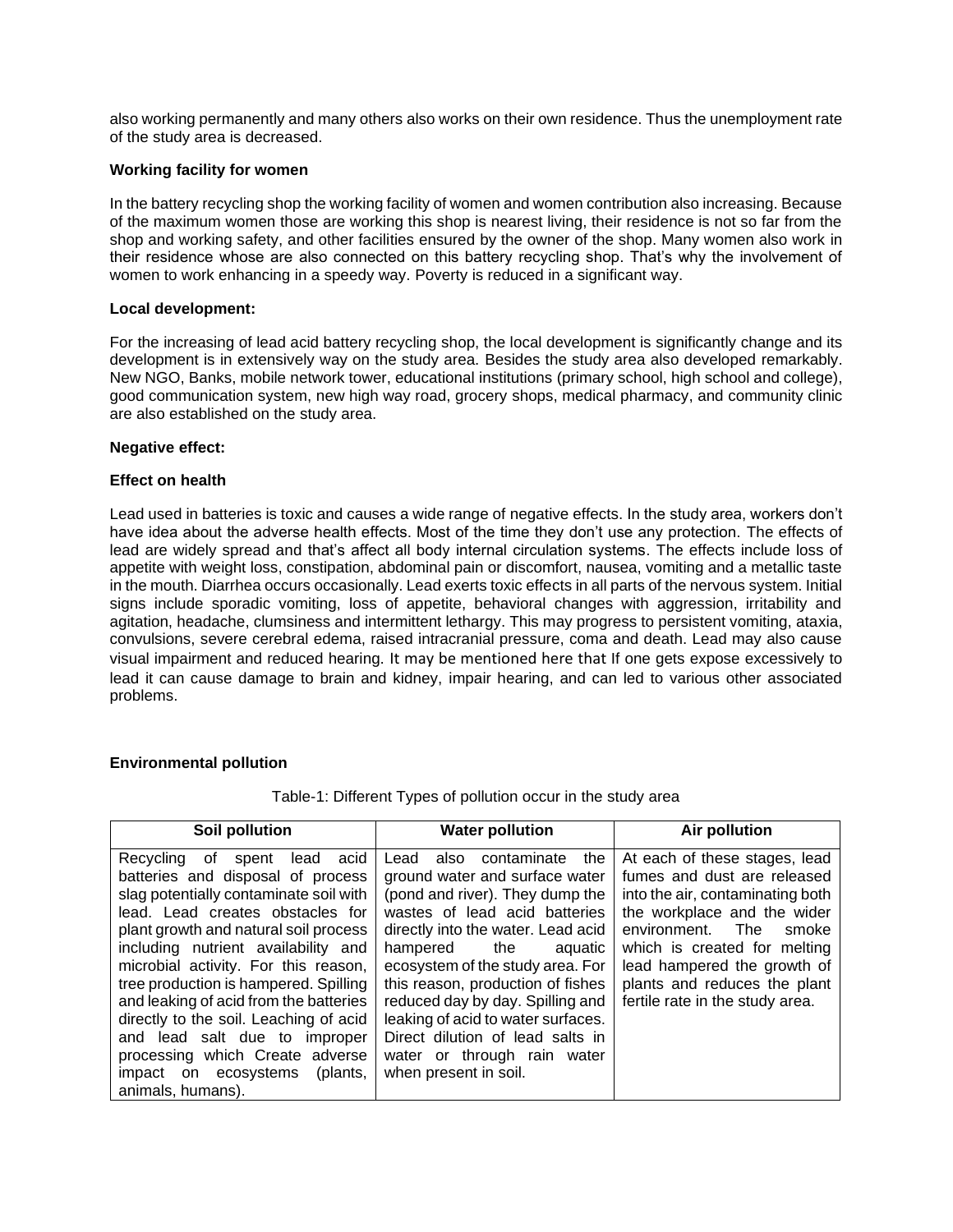

Figure-2: (a) Soil pollution, (b) Fill the river with wastes, (c) Water pollution

### **Dependable on this work**

Dependable on this work: The maximum people on the study area are fully dependent on this recycling shop. The dependency ratio is 85-90%.In our survey we see that they are working in this shop maximum 8- 10 hours in a day. Without this they are not doing in other profession because of lack of job opportunity, family conditions, educational conditions, lack of invest money and so on.

### **Fill the river**

Some of them the wastes lead acid battery of the shops throw directly into the river, beside the switch gate of Jamuna river in the study area. Show a picture in the figure-2. For this reason, the water is contaminate and river fill up gradually.

## **Recommendation:**

In our survey area they are working in open space in the nearest village market, their own residence area and besides their living free space. They are cut the batteries, separate the battery ingredients like plate, grids, lead raw materials etc in the open space. The people who are working on this recycling shop are not properly maintained safety as like wearing hand gloves, face protection, gum boots and other safety options. Although the safety materials are provided by the owner of the shop but very few worker wear safety items and they are also not enough cautious about working without safety materials. After the various steps such as cutting, shorting, curing and drying, plate preparation etc of lead acid battery recycling process different types of accessories are obtained. This accessories include kamina vent plugs with co-injected O ring, vent plugs double lids, VRLA valve plugs, vent plugs ,hold down adaptors, pole protector, cord handle, elbow fitting etc. They cannot gather this accessories in a fixed place, they throw the elements around the nearest place. It's harmful to throw the wastes of lead acid batteries in the garbage. Needs to forbidden the pour battery acid onto the ground or into a drain in the study area. Increasing awareness so that they don't take lead acid batteries to a landfill and also don't store batteries outside, unprotected from the weather. The use of automated, enclosed processes with pollution control devices can reduce these emissions of dust and lead fumes. With adequate technology, training (working and increasing awareness) and regulatory frameworks and support battery recycling can positively contribute to the conservation of natural resources, energy savings, a reduction of toxic gases and the development of the area.

# **Conclusion:**

Recycling process of lead from lead acid batteries is not a simple work which can be done in small enterprises in an area. Constructing, commissioning and operating a modern environmentally sound recycling plant is a very expensive. Not only does the initial capital investment, but there is an ongoing, and essential, huge cost to cover environmental and hygiene control systems. Any modern recycling plant must have a fixed and high throughput of used lead acid batteries. The popularity of recycling of lead acid battery is increasing and the catastrophic health implications of lead exposure, it is increasingly important that safe and efficient recycling exists. While recycling of lead from lead acid battery is successful, the current methods is inexpensive and potentially hazardous smelting process in the study area. To minimize safety risks and environmental contamination it is essential to follow systems where informal recycling operations operate and fewer environmental and safety regulations are in place, the health are severe, leading to